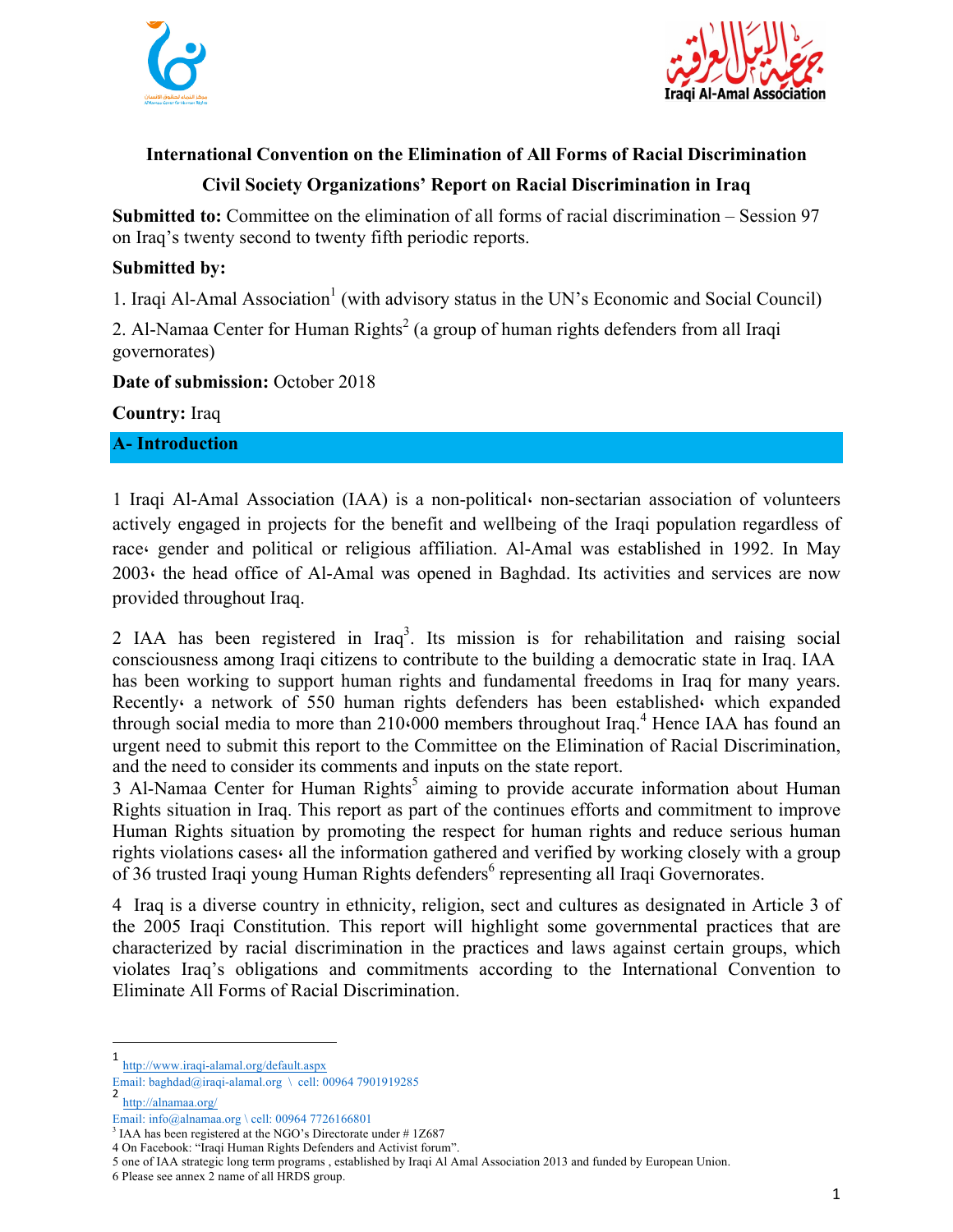



### **B – Violations**

#### **B – First: Minorities and Marginalized Groups in Society.**

- Persons with disabilities are marginalized and denies opportunities to access and use public services including education and health. No public means of transport are provided for use on university, market and hospital routes due to the lack of accommodation required by persons with disabilities, although they make up 10% of the Iraqi population according to the assessment of the Central Statistical Organization in view of the multiple wars that Iraq went through.
- The policy to ignore the gypsies in the government's periodic report submitted to the Committee to Eliminate All Forms of Racial Discrimination in 2017 persists. The national team writing the report did not trouble itself with responding to the closing recommendation submitted by the Convention's committee in this regard, which is a questionable position.
- Gypsies in Iraq are an ethnic minority in Iraq, usually isolated on the peripheries of the Iraqi cities and towns in the governorates of Baghdad, Diwanieh, Diala, Ninawa, and Muthana. They suffer from discrimination and exclusion by the public authorities, including denial of services and employment. A large percentage of gypsy Iraqis live in disastrous conditions, lacking basic needs such as water, electricity, health care and sufficient nutrition. There are also high rates of illiteracy within the gypsy community. The local governments have failed to take the measures necessary to guarantee women within the gypsy community in the marginalized areas equal access to public health services, medical care, social security, and cultural and educational activities on an equal footing with their peers in the cities.
- Gypsies are not permitted to assume any posts in the country because they lack the Iraqi nationality, without any legal justification.
- Minorities in Iraq do not participate in sovereign positions, high level posts and in the security forces (army and police).
- Dark-skinned individuals constitute 70% of the population of Al Zabir District in Al Basra Governorate. They total  $370000^7$ , which is a number that qualifies them to two seats in the governorate councils and one seat in Parliament. Article 11 of the Elections Law No. 45 of 2013 did not include dark-skinned individuals in the quote system, and there were recorded cases of assault against political activists who were nominated in the elections from that group.
- The Iraqi government has failed to take action and apply measures to protect Azadeans in spite of ongoing indictors on the lack of security in their areas for a considerably long period of time. The safe passageways provided by the Iraqi government for the departure of the Azadeans during the military operations with ISIS, which led to victims and prisoners within their ranks. The governmental measures were so weak that they led to acts of genocide<sup>8</sup>, according to the statement by the General Directorate for Azadean Affairs<sup>9</sup> at the Ministry of Islamic and Religious Affairs in the Government of Kurdistan/Iraq, which collected specific and official statistics in this regard.

<u> Andrew Maria (1989)</u>

 $7$  Central Statistical Organization 2014.

 $8$  Resolution of the Federal Council of Ministers No. 92 of 2015 declared it a genocide.

 $9$  Statistics of the General Directorate for Azadean Affairs indicate that the number of victims was 1293, children who lost their fathers totaled 1759 while the children who lost their mothers totaled 407, and children who lost both parents totaled 359.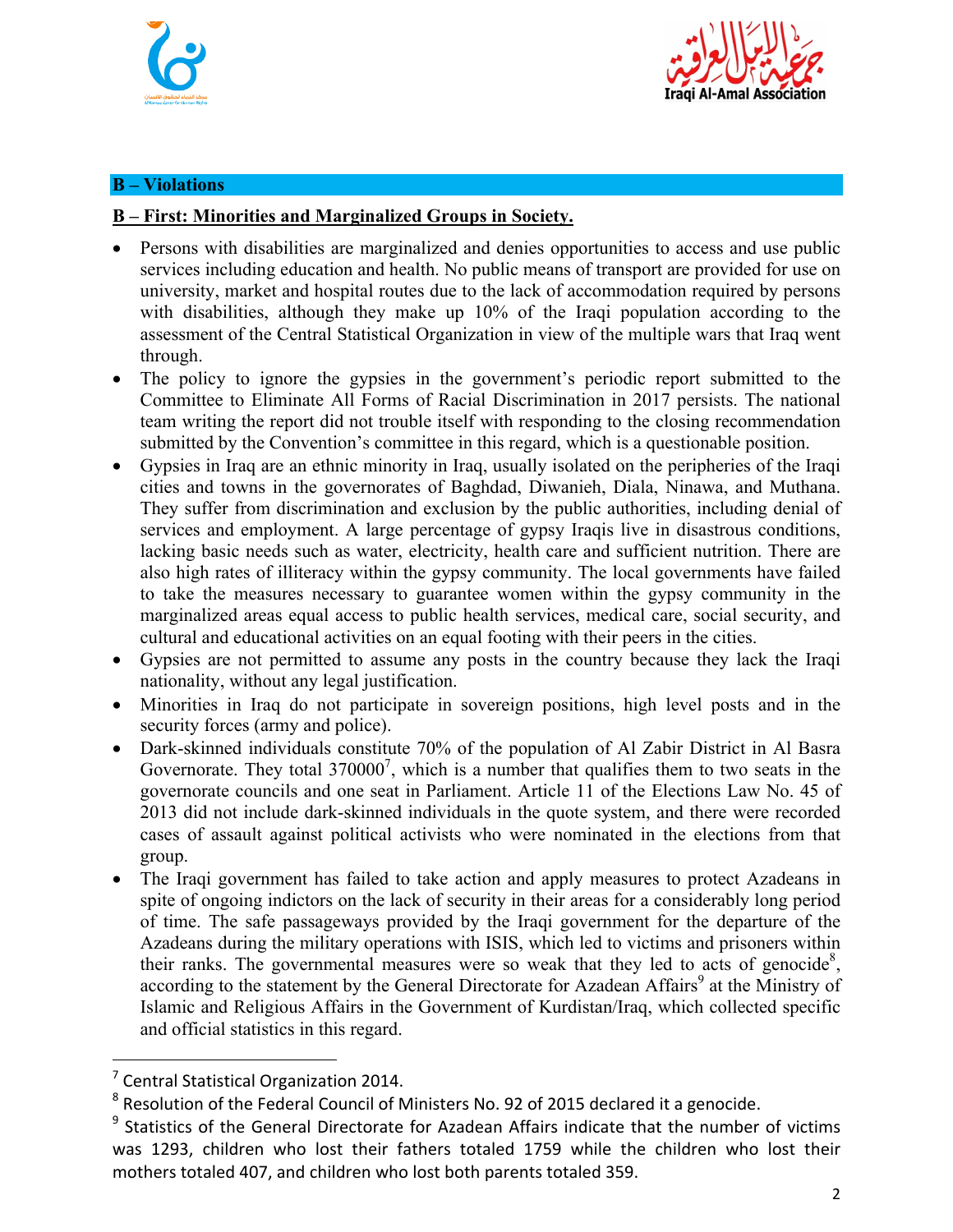



Law No. 105 of 1970 continues to deny Bahai's many of their rights and discriminates against them, which excludes them from political and job representation and causes them to fear revealing their identity. (Law Criminalizing Bahai' Activity).

- The procedures for registering cars for Arabs not residing in Kurdistan Region have clear racist discrimination against Arabs, as the license plates for their vehicles start with a distinctive number  $(555)^{10}$ . This could subject the owners of these vehicles to clear discrimination and security risks such as targeting or persecution in some cases.
- The weak government performance in managing the security portfolio for the disputed areas, and its failure to enhance security protection and measures for the residents of those areas led to assaults against Kurd citizens in the Districts of Khanqeen, Daqouq, Touz, the neighborhoods of Sadieh and Jaloula, and a number of villages parallel to the Himrein Mountains. This in turn caused the migration of some of them and a decrease in the number of Kurdish residents in some villages and areas.
- Migrant workers from Sudan, Bangladesh, Nepal, Ethiopia and other countries do not enjoy equal rights that guarantee human dignity and protection like Iraqi workers, including wages and guarantees. The workers in domestic services, especially women, suffer from extreme exploitation, and there is no law regulating their circumstances.
- The Central Statistical Organization did not provide any accurate information on the social status of the ethnic and racial groups.
- The government has not taken any of the necessary measures to protect homosexuals, and the expression of their opinions is almost impossible. According to the estimates of the Iraq Queer Organization<sup>11</sup>, over 220 homosexuals were killed in Iraq in 2017, and approximately 96% of Iraqi homosexuals were subjected to verbal or physical violence.
- Some minorities suffer from clear governmental negligence and oversight, including Mandaeans, who are not provided with their own houses of workshop like other minorities, as the government has failed to designate land or buildings for this group to be allowed to practice its religious rites.

# **B – Second: Freedom of Expression and Basic Freedoms**

<u> Andrew Maria (1989)</u>

- Many human rights defenders are at risk of arbitrary detention, judicial prosecution, security tracking and malicious suites by political parties and other powerful groups due to their activism in human rights and freedoms.
- There are no laws and regulations that regulate freedom of assembly and peaceful protest although Article 38 of the Constitution stipulated a special law in this regard. There is a Freedom of Expression, Assembly and Demonstration Bill deliberated by the Iraqi Parliament, with many restrictions and violations, and CSOs have fought to prevent its adoption in 2016 and 2017. The Bill requires serious amendment so that it is compliant with constitutional provisions and international standards.
- The Iraqi Government and the Kurdistan Region Government have shut down, banned and restricted a number of media outlets, including Al Baghdadia in 2017, Al Sharqiya in 2017 in Anbar, and N R T in Kurdistan in 2017, for reasons relevant to differences of

 $10$  On 22/6/2016, according to the Erbil Traffic Spokesperson, who indicated that the registration of vehicles for citizen from outside the Region must follow controls and conditions.  $11$  Iraq Queer Organization: An organization monitoring the status of the homosexual community in Iraq  $(www.a-iraqueer.org)$ .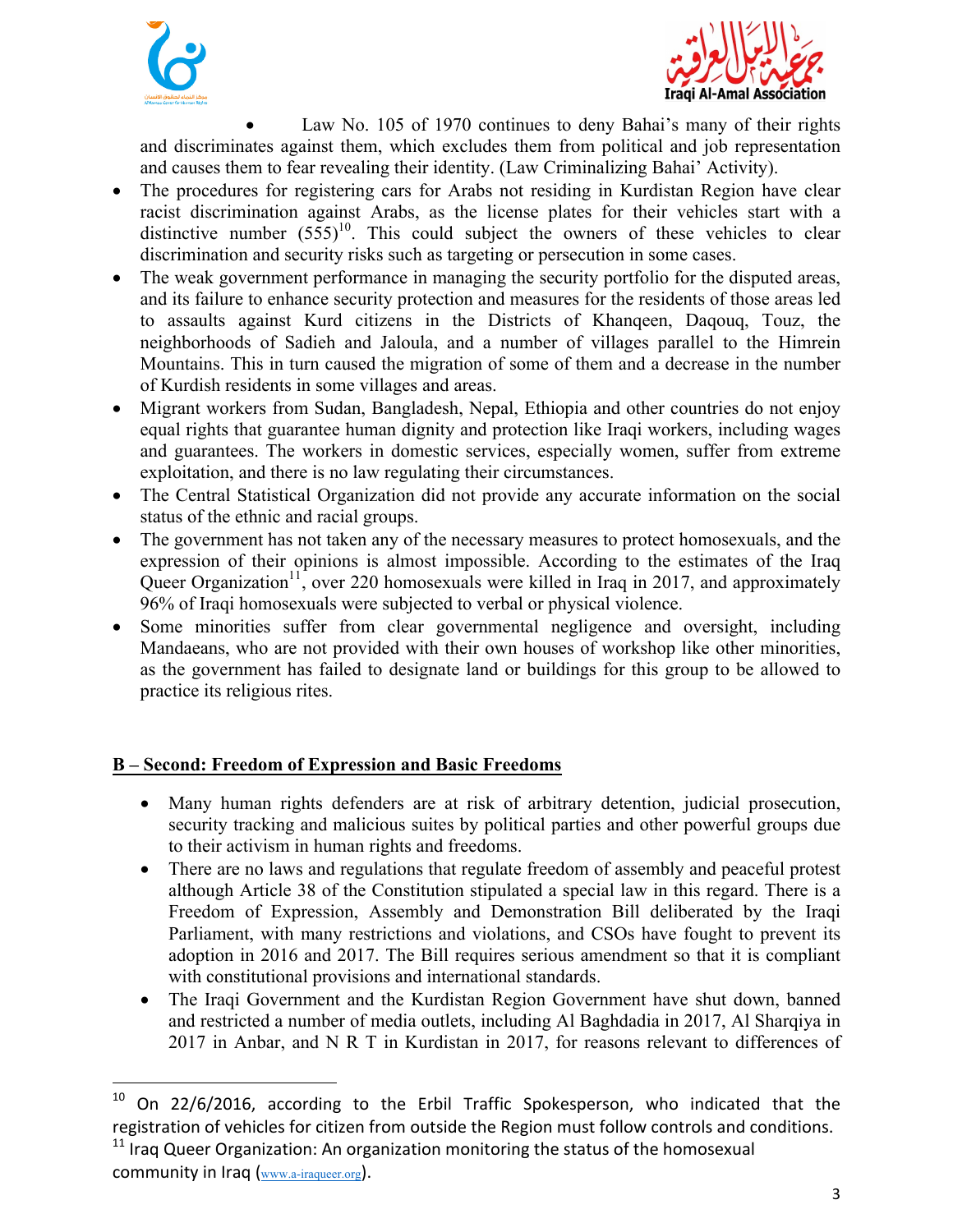



opinions and attitudes. These channels were shut down with unprofessional political decisions.

- No bill has been passed criminalizing sectarian rhetoric, although the Council of Ministers on 18 July 2017 adopted a bill criminalizing sectarian and racial incitement and hate speech.
- There is sectarian rhetoric and sectarian incitement by some prominent figures in the religious and political scene in Iraq, although Article 2 First (E) of the International Convention on the Elimination of All Forms of Racial Discrimination, ratified by Iraq in 1970 provides for undermining anything that may strengthen the racial divide. There are still some speeches by religious<sup>12</sup> and political leaders<sup>13</sup>, including some members of the Iraqi Parliament<sup>14</sup> which are characterized by hate and violence, without any clear deterrent action being taken by the government.
- There are some examples of texts in the curricula of primary and secondary schools, like history and reading, which call for discrimination, racism, hate, marginalization of the other and entrench the stereotypes of women. They contain ideas and materials that instill violence and division which undermines community security and stability in the long term.

### **B – Third: Women Rights**

- A clear regression in women's rights has been observed. Many of the women are displaced and are heads of households, facing various levels of physical and sexual violence, as well as harmful practices such as child marriage, interim marriage, women trafficking and the so-called crimes of honor. They are also denied basic rights such as education and labor and have limited resources. Many of the Iraqis law contain discriminatory provisions against women that contribute to escaping punishment, undermine their dignity, and enhance violence and discrimination against women.
- The lack of political will and actual legal guarantees, the dominance of patriactal thought patterns, sectarian and party divisions and gender based violence all leds to a regression in the percentage of women's representation in the executive authority, the marginalization of their roles in decision making positions and their exclusion from negotiation committees to build peace, national reconciliation and social cohesion.
- Women within minority groups in marginalized areas, including dark skinned Iraqis and gypsies benefit less from work opportunities. There are higher rates of illiteracy and incidents of child labor among these women.

14 https://www.youtube.com/watch?v=afW3OU8mEZs&feature=youtu.be&fbclid=IwAR01tUO5-

 

<sup>12</sup> https://www.youtube.com/watch?v=X8bJUtIliBQ&fbclid=IwAR1o4m6SWdUsIFW53yRKnEXzGaVXJchGBgBzDbNNNovV1fDSO-Wz52uj2q4 13

https://www.youtube.com/watch?v=lPy9\_Dy3GIs&feature=youtu.be&fbclid=IwAR0RaLkE7SGymhvdjdirSXMBNtoXMArpSdGOv\_kngTaBjmz5gGwv NhWW5xM

W54awdi34SwnM1Xw6LMMI4RTf1MUQ1NfZYbtytdAc4ULSmhkPw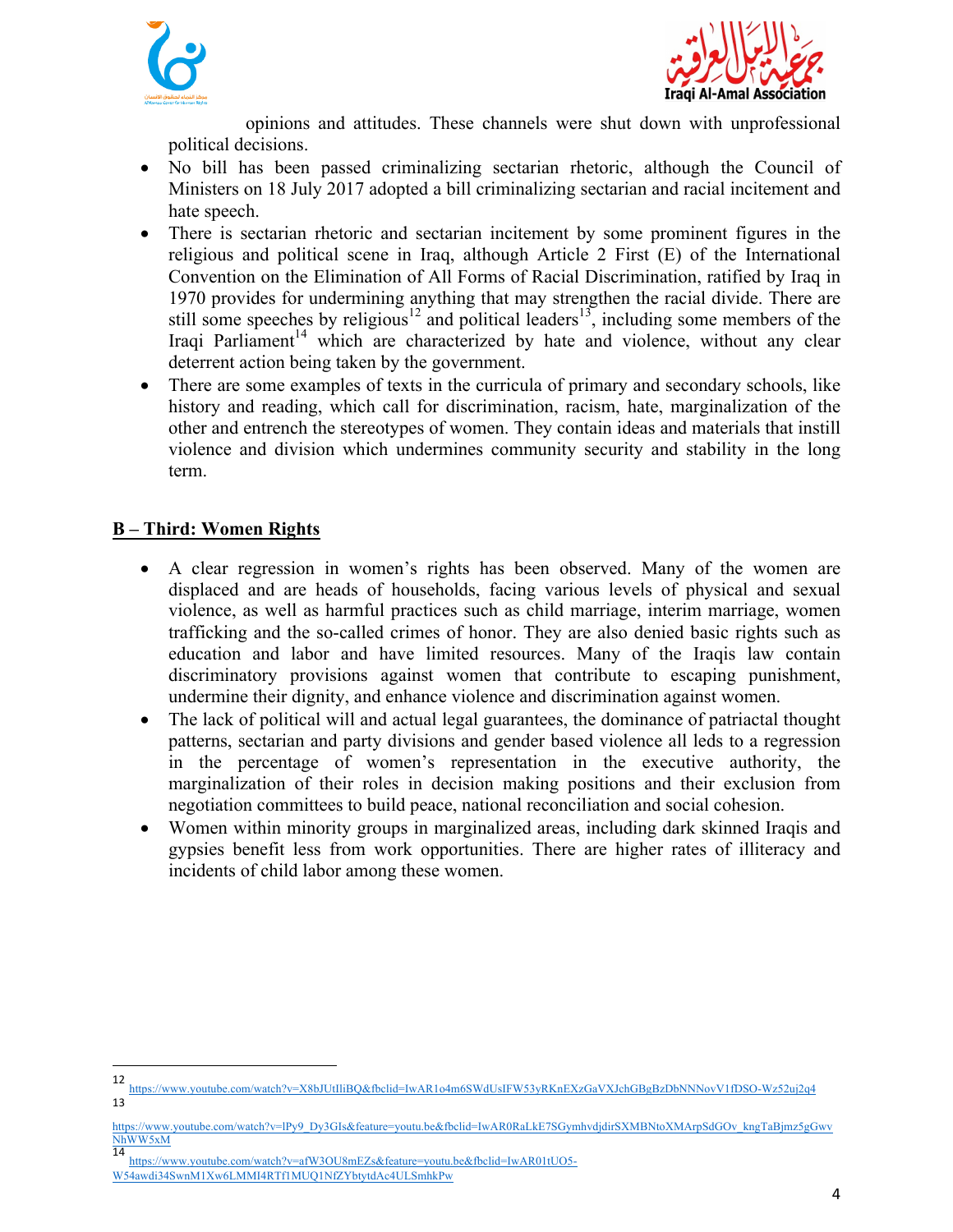



## **B – Fourth: Refugees and Internal Displaced Persons**

- The current legal framework does not guarantee refugee protection. For example, Iranian refugees in Quinsak District face missile attacks from outside the borders every once in a while.
- The process of returning the displaced persons to their areas after their liberation from ISIS has been slow. Kurdistan still has over one million displaced persons who are unable to return to their homes due to their destruction as a result of terrorist operations or for fear of the security circumstances in their areas.
- Many children within the camps lack proof of ID documents (Civil Status ID) as procedures prevent their partners from leaving the camp to conclude the procedures in the relevant departments.
- The families of persons accusing of affiliation with ISIS are faced with discriminatory practices against them. They are isolated in camps without the requirements of a dignified life. The main discriminatory practices that they are faced with are: Withdrawal of all their personal identification documents by the camp administration, prevention of leaving the camp under any circumstances, prevention of possession of cell phones or any other communication device, prevention of receiving any assistance offered by aid organizations or individuals, and prevention of practicing any work that will ensure the basic economic necessities for living. They are also faced with continuous verbal abuse by the security forces supervising the camp. There have been registered cases of attempts to sexually exploit the women of these families in return for assistance (food items, phone calls, access to personal documents) in the camps of Salahuddin, Anbar and Ninawa Governorates.

### **B – Fifth: Political Participation and Special Legislation**

- The Iraqi government has not taken the necessary legislative measures to guarantee that the provisions of the Convention supersede national legislation. There is also no sufficient legislation to integrate all provisions of the Convention to Eliminate All Forms of Racial Discrimination and ensure compliance with them.
- The government has not abided by applying the principle of equity in access to public jobs or the provision in the Iraqi constitution on the prohibition against discrimination in any job regardless of religion and race, Articles 14 and 16. The Federal Service Council Law No. 4 of 2009 which regulates equality in public jobs has also not been enforced.
- The Independent High Electoral Commission relied on point 5 in Article 16 and Article 17 of the Iraqi Parliament Elections Law No. 45 of 2013 to refer to the supply card and mobile teams to update the voter register database, which led to inaccurate and approximate figures when determining minority percentages. This contributed to denying a large number of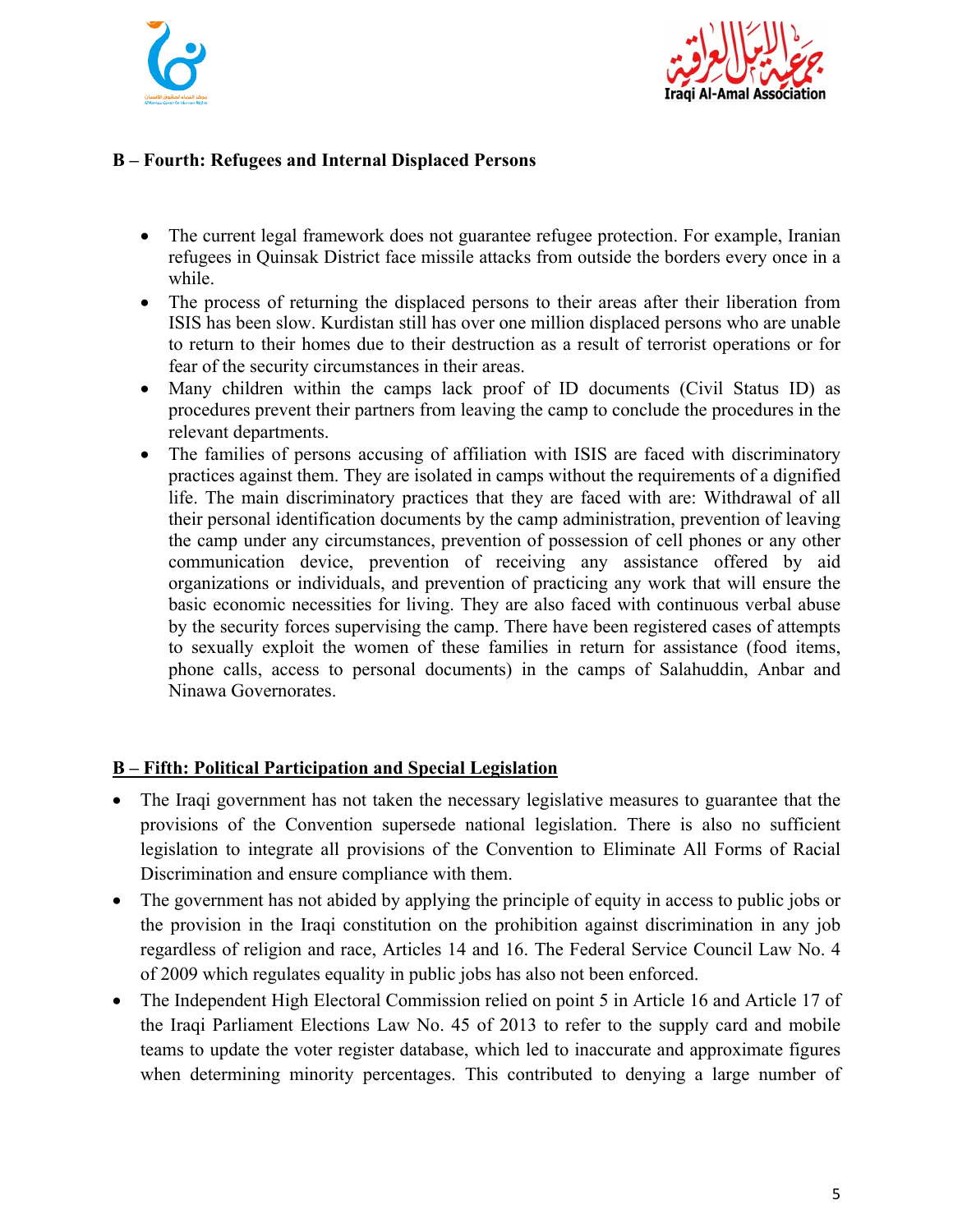



minorities from enjoying their political right to vote according to Article 16 of the 2005 Iraqi Constitution<sup>15</sup>.

- The minorities in the Iraqi Parliament and Governorate Councils were inequitably represented, especially in the 2018 election results, which had no appropriate electoral representation for all groups and components of society, as a result of their inability to practice their right to vote. This makes it difficult for the ethnic minorities to attain political representation percentages that are proportionate to their presence in society.
- The Iraqi courts were not noted for basing their decisions on the provisions of the Convention, as the judges rely on internal legislation that is devoid of the Convention's stipulations.
- The performance of government institutions mandated with human rights has been weak in raising awareness on the Convention. It was noted that the Iraqi High Commission for Human Rights failed to organize activities aimed at combating racial discrimination, and there were no reports published on discrimination instances and violations in Iraq.
- Although the gypsy population is approximately 100,000 (approximate estimates of 2017), the majority of them live in Diwanieh City, Al Zuhour Village. They do not have the right to participate in the political process (run as candidates) for parliament, governorate councils and local councils, due to the "exception" word listed on the Civil Status ID and nationality certificate that they carry.
- The Federal Court Decision No. 11 of 2010 on increasing the Azadean seats, according to Article 49, Paragraph A, of the 2005 Iraqi Constitution.
- Article 11 of the Elections Law No. 45 of 2013 classified the minority quotas as follows: Christians, Mandaeans, Azadeans and Shabak). It did not mention or refer to all other minorities, who have specificity that qualifies them as minorities and thus enables them to attain political rights and most especially the right to run as candidates in the elections – as representatives of their components.
- The Iraqi laws did not include any legal provisions to monitor the indicators and procedures that limit the hate speech and eliminate it based on Article 7 of the 2005 Iraqi Constitution. More specifically, there is no explicit provision that prohibits racial discrimination and racist hate speech in the Amended Iraqi Penal Code No. 111 of 1969.
- Victims of discrimination cannot use the Convention in the national court proceedings, because the governorate has failed to promote the content of the Convention or raise awareness on it, especially the Iraqi High Commission for Human Rights.
- The youth in the Iraqi society constitute a large group compared with the other age groups. However, there is clear discrimination against youth under 30 years of age wishing to run as candidates in the elections and to become involved in political work due to the limitations in the Iraqi Parliament Election Law of 2013 and the amendments made to it in 2017. Paragraph 1 of Article 8 prohibits every person under the age of 30 from candidacy in the elections and limits their political participation. Moreover, the governorate does not have faith in the youth

<u> Andrew Maria (1989)</u>

 $15$  The founder of the Free Iraqis Movement Jalal Al Theeb was assassinated in 2013, who had demanded the classification of dark-skinned individuals among the minorities.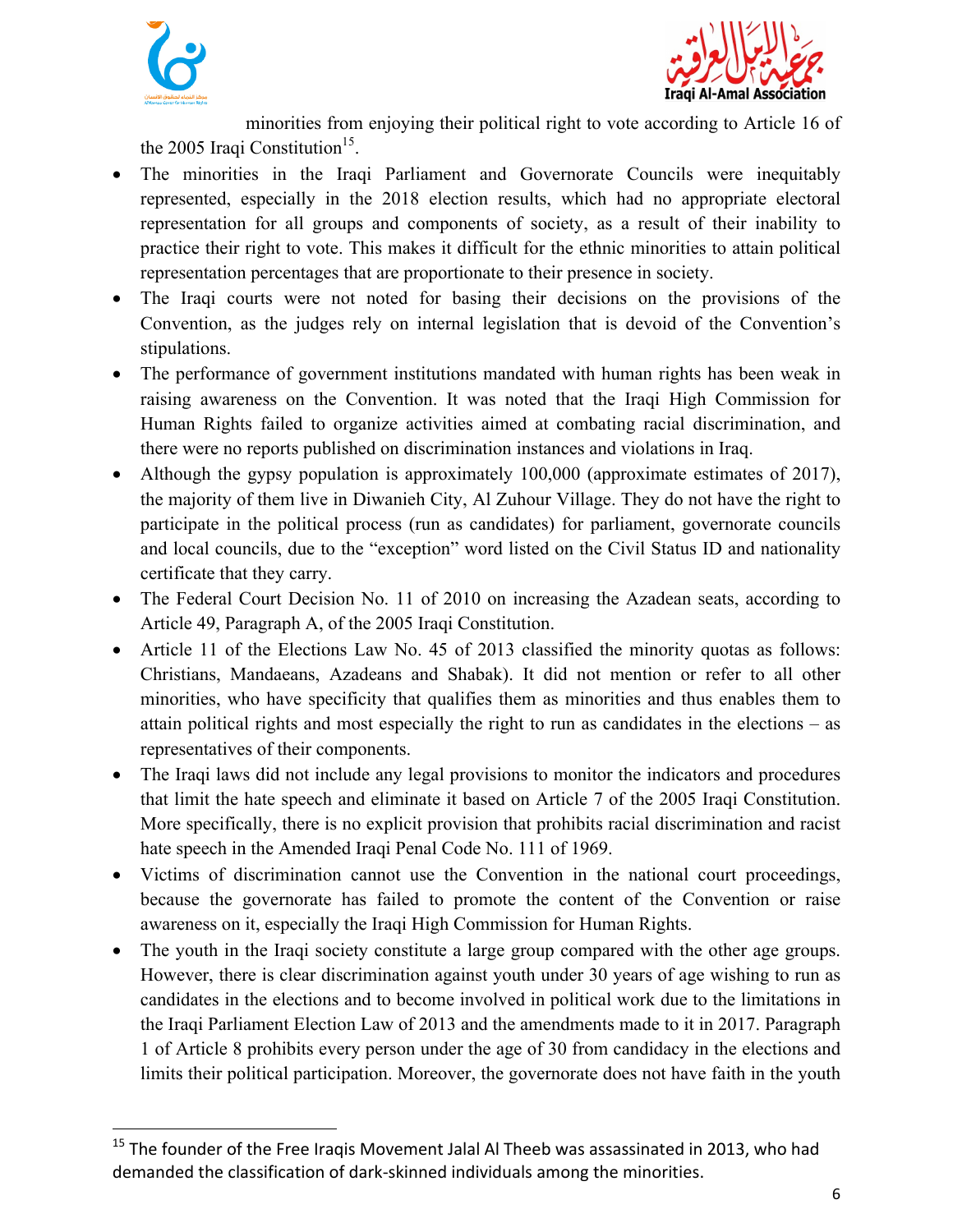



and is unwilling and not serious in allowing the youth to assume leadership and public positions in the country.

### **C – Recommendations:**

We call on the Iraqi government to:

### **C – First: Minorities and Marginalized Groups in Society:**

- 1. Recognize the gypsies as a minority, allow their participation in public jobs, treat them without prejudice or stereotypes, and take additional measures (laws, regulations and procedures) to address the root causes of this marginalization, including respect for their traditions, customs, rites and opinions.
- 2. Study the phenomenon of the migrant of minorities and address the real causes of it, then create voluntary return policies and programs that are subsidized and encouraging, such as supporting small economic projects.
- 3. Strengthen protection for the population in disputed areas, such as intensifying federal police patrols in coordination with the Peshmerga and Asayish forces and engage the population of those areas in the security forces in a manner that guarantees protection for all groups.
- 4. Take note of the closing comment of the Committee to Eliminate All Forms of Racial Discrimination No. 34 of 2011 and take special tangible measures to alleviate the fragile social and economic status of dark-skinned and gypsy Iraqis.
- 5. Adopt a national strategy to eliminate discrimination against the minorities in jobs, education and services, especially the women of minorities.
- 6. Increase the budget of The Reconstruction Fund for Areas Affected by Terrorist Operations, especially the minority areas, which was funded according to Article 28 of the Federal Budget Law of 2015.
- 7. Abide by the enforceable decisions of the Federal Court on the rights of the Azadean minorities and their representation in Parliament.
- 8. Abolish the Law Prohibiting the Bahai' Activity No. 105 of 1970 which criminalizes Bahai's, recognize them as minorities with full rights, including their right to public jobs, and offer the appropriate compensation and reparation for those affected among them by forming joint government-parliament committees.
- 9. Adopt a special law that guarantees the rights of Iraqi minorities in public jobs justly and fairly.
- 10. Take the necessary urgent measures to protect the rights of LGBT homosexuals, guarantee their dignity and hold accountable undisciplined armed groups take arbitrary action against them, as well as hold accountable the promoters of hate speech against them.
- 11. Follow the twenty seventh general recommendation of the fifty seventh session in 2000 on discrimination against gypsies and take the necessary measures to adopt and amend legislation to prevent all forms of racial discrimination against the gypsies.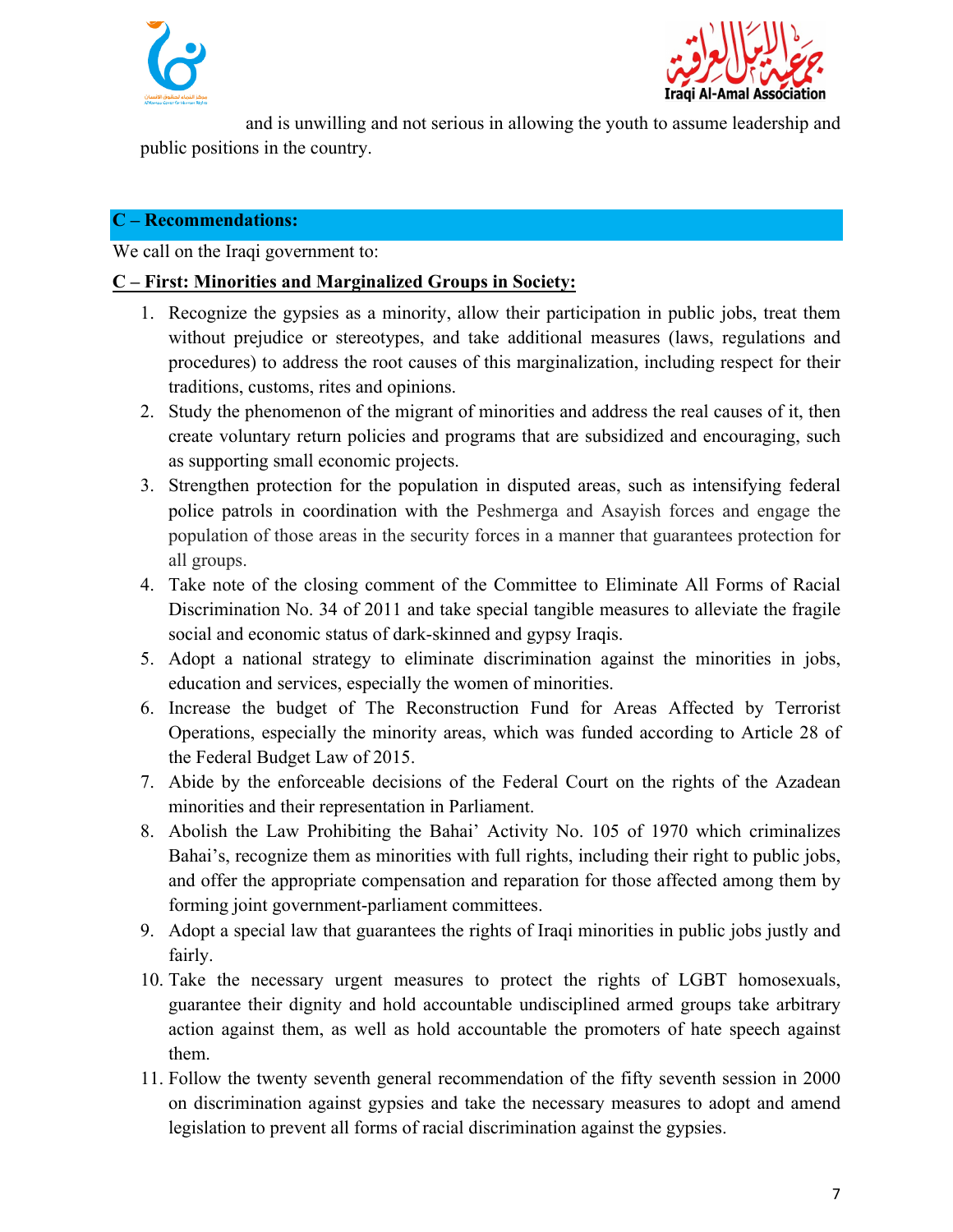



12. Create the appropriate mechanisms to enhance the political participation of gypsies, including granting them nationality with full competence according to the Iraqi Nationality Law No. 26 of 2006 and Article 1 of the 2005 Iraqi Constitution.

- 13. Recognize dark skinned individuals and classify them as a national minority, as well as include them in the above-mentioned article (minorities article), to guarantee their attainment of all their political rights.
- 14. Enforce the Decision of the Federal Court No. 11 of 2010 on increasing the number of Azadean seats. The quota system granted them one seat while Article 49, paragraph A of the Iraqi Constitution grants one seat for every 100,000 people. The Azadeans constitute approximately 600,000 people (according to the Central Statistical Organization in 2014).
- 15. Kurdistan's government must revoke or amend the Law on Registering Vehicles for Arabs Not Residing in Kurdistan, register their vehicles like the citizens of Kurdistan, and replace the registration plates given to Arab vehicle owners with plates that contain other numbers on an equal footing with the rest of the citizens.
- 16. Investigate all reports on human rights violations by civil society organizations, including the reports relevant to religious minorities, prosecute the perpetrators of these violations and public the investigation results.
- 17. Ratify the Convention on the Protection of All Migrant Workers and Members of their Families.
- 18. The Central Statistical Organization must produce surveys, studies and reports on the numbers and indicators of the Iraqi society's components.
- 19. Designate places of worship and the practice of religious rites for Mandaeans and other sectors that did not secure their own locations.

# **C – Second: Freedom of Expression and Basic Freedoms**

- 1. Suspend all malicious cases against human rights defenders and civil society activists and hold accountable all entities that exploit their power to pressure the judiciary and secure detention orders against human rights defenders.
- 2. revise education curriculums based on Human Rights, remove all phrases in the school books that call for racial discrimination, enforce the human rights and ethics course in school curricula, create a policy and plan long term rehabilitation programs to train teachers on new concepts and topics (recognition of Minorities rights ,tolerance, diversity, nonviolence, antiracism culture ,gender equality and peace building).
- 3. Train workers in the media field by the National Communications and Media Commission on rejecting hate speech and respecting Article 4 of the International Convention Against Racial Discrimination and organize awareness programs on the diverse religious and ethnic composition in Iraq and its importance through instructions issued by the government to the media. Issue instructions and a code of ethics by the governmental National Communications and Media Commission to promote a culture of tolerance and fight hate speech.
- 4. Invite the Special Rapporteur on Eliminating All Forms of Racial Discrimination to visit Iraq.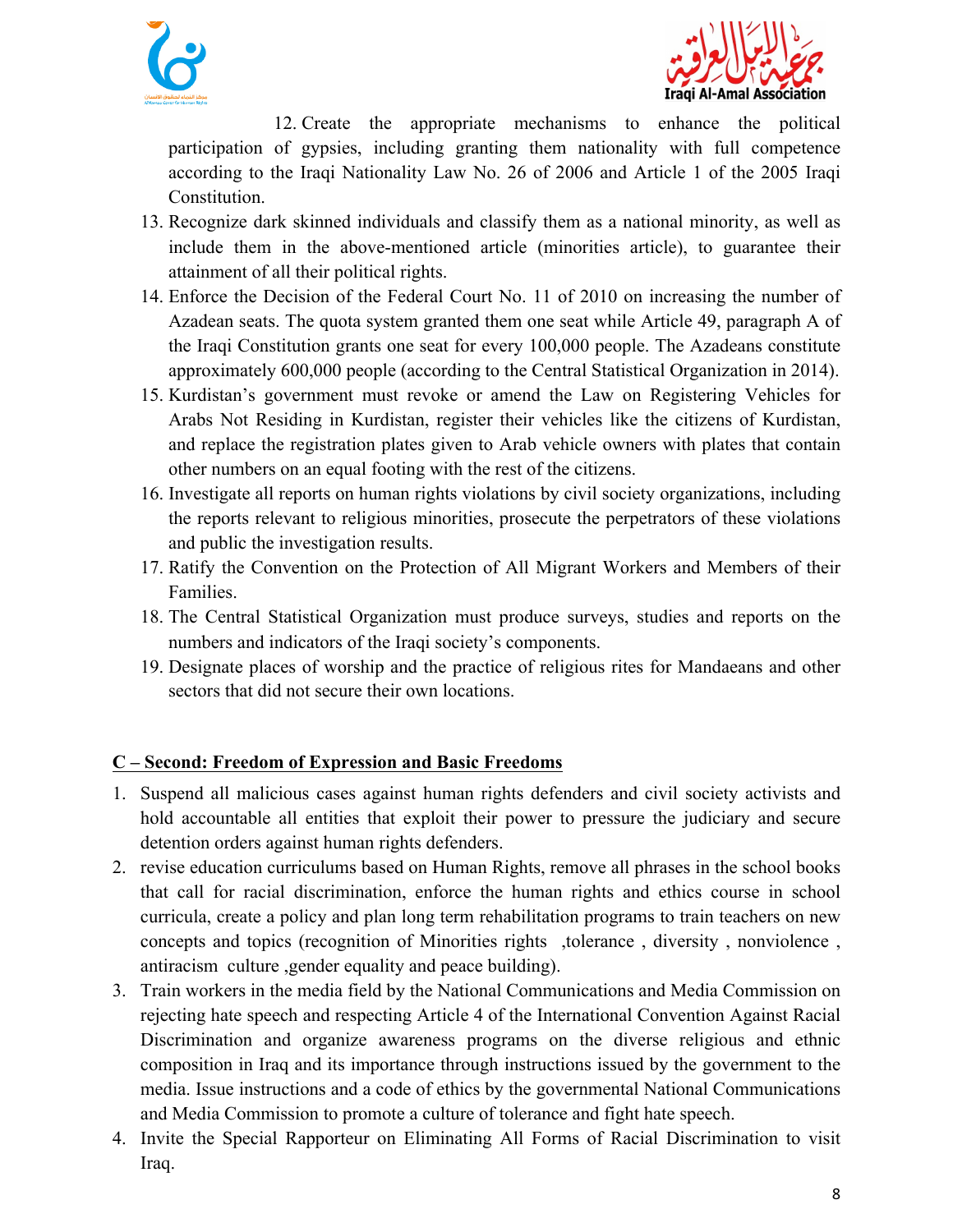



5. Incorporate the comments made by the non-governmental organizations on the Freedom of Expression and Peaceful Assembly Bill and engage them in the drafting the final bill.

6. Professionally draft the National Communications and Media Commission Law to guarantee the freedom of expression by the media and hold accountable the media outlets, organizations and assemblies that adopt sectarian speech, instigate violence and contribute to creating a population divide, while proposing the creation of a mechanism to receive complaints in this regard.

# **C – Third: Women Rights**

- 1. Urge the Iraqi government to amend all discriminatory laws, including the Penal Code and Criminal Procedural Law, especially the provisions on the inequality of women and discrimination against them, and pass a law to combat domestic violence.
- 2. Enable women to participate in decision making positions, in conflict negotiations and resolution, national reconciliation, peace keeping and security operations and building an equal citizenship state.
- 3. Adopt policies to eliminate underage marriage and marriage outside the courts and impose stricter penalties in this regard.
- 4. Take the necessary action to combat inequality to enhance the protection of women rights in marginalized areas by providing and supporting basic services for migrant and minority women.

### **C – Fourth: Refugees and Internal Displaced Persons**

- 1. Amend the Refugees Law No. 51 of 1971 to guarantee the rights of migrants in Iraq according to human rights and international standards. Urge the Iraqi government to join the International Convention on the Status of Refugees of 1951 and its Protocol of 1967.
- 2. Provide protection to refugees from external assault through diplomatic efforts or remove their camps from border areas. Allow them to claim their rights and study the possibility of collaborating with foreign entities for purposes of compensating victims of missile attacks.
- 3. Suspend all arbitrary practices against the families of individuals affiliated with ISIS. Allow them to enjoy a normal life, provide the necessities for a dignified life, allow them to work and leave the camps like the refugees of other camps, allow humanitarian organizations to smoothly enter these camps to ascertain their needs (medical, nutritional, psychological and legal), and introduce them into rehabilitation programs, to make progress in drying out the sources of terrorism and extremism and achieve national conciliation.
- 4. Launch investigations into cases of harassment and sexual exploitation of women in the camps (Al Shahama – Al Karama in Salahuddin Governorate – Al Namroud Camp in Ninawa Governorate) by the supervising security forces and engage civil society organizations in the investigation process.
- 5. Facilitate the procedures for registering marriage that occurred during ISIS control to guarantee the rights of wives and children, and especially ensure ID documents for